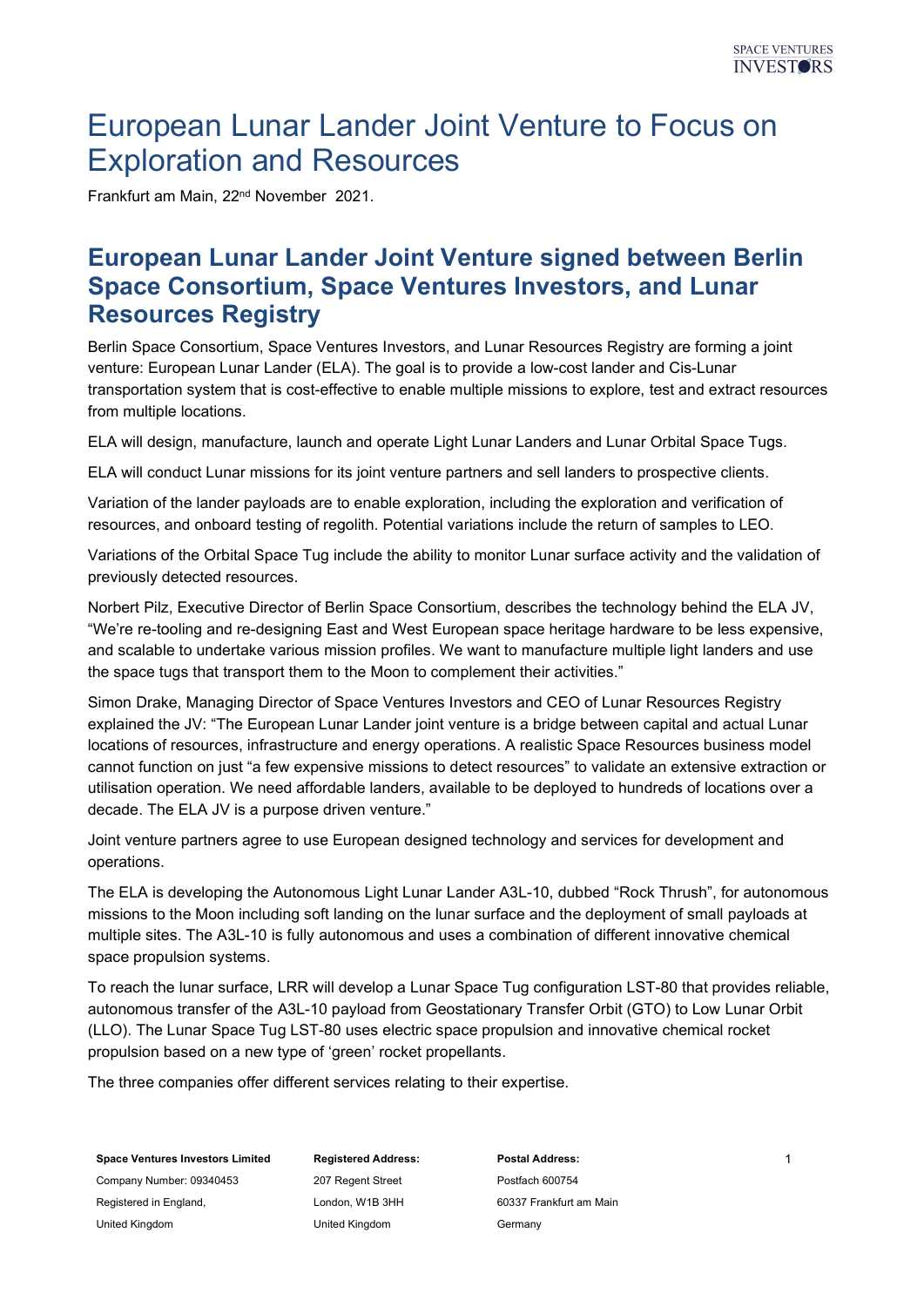Berlin Space Consortium GmbH (BSC) is the technology developer. BSC develops innovative space applications for commercial, scientific, and governmental customers. Their development includes various ambitious technologies including expendable and reusable orbital vehicles, electric space propulsion, chemical rocket propulsion, as well separation systems for payloads and stages, all from system design to flight model delivery.

Space Ventures Investors Ltd (SVI) is focussed on building the Strategic Space Value Chain, by developing, supporting, and funding space-focussed businesses. This includes investing in, incubating, co-founding and joint ventures of innovative space companies. SVI's roles is to support and raise capital for the Light Lunar Lander, business development, and commercialisation.

The Lunar Resources Registry (LRR) is a transparent registry of Public (e.g., Space Agencies) and Commercial activity on the surface of the Moon. LRR has developed a Registry Platform, as well as the necessary Space Resources Legal Framework, to give the Cis-Lunar and Space Resources industry a platform to plan and co-ordinate future surface operations, by registering resources and infrastructure locations, on the Moon. A Registration with LRR is not a right, nor an exclusive claim, to a resource, or a specific location. LRR's role is to provide multiple high-value resources and infrastructure locations for LLL's landers.

Berlin Space Consortium, Space Ventures Investors, and Lunar Resources Registry signed a Letter of Intent to form a Joint Venture. Current progress is the finalisation of a joint venture agreement.



Source: Berlin Space Consortium

#### Promotional Images